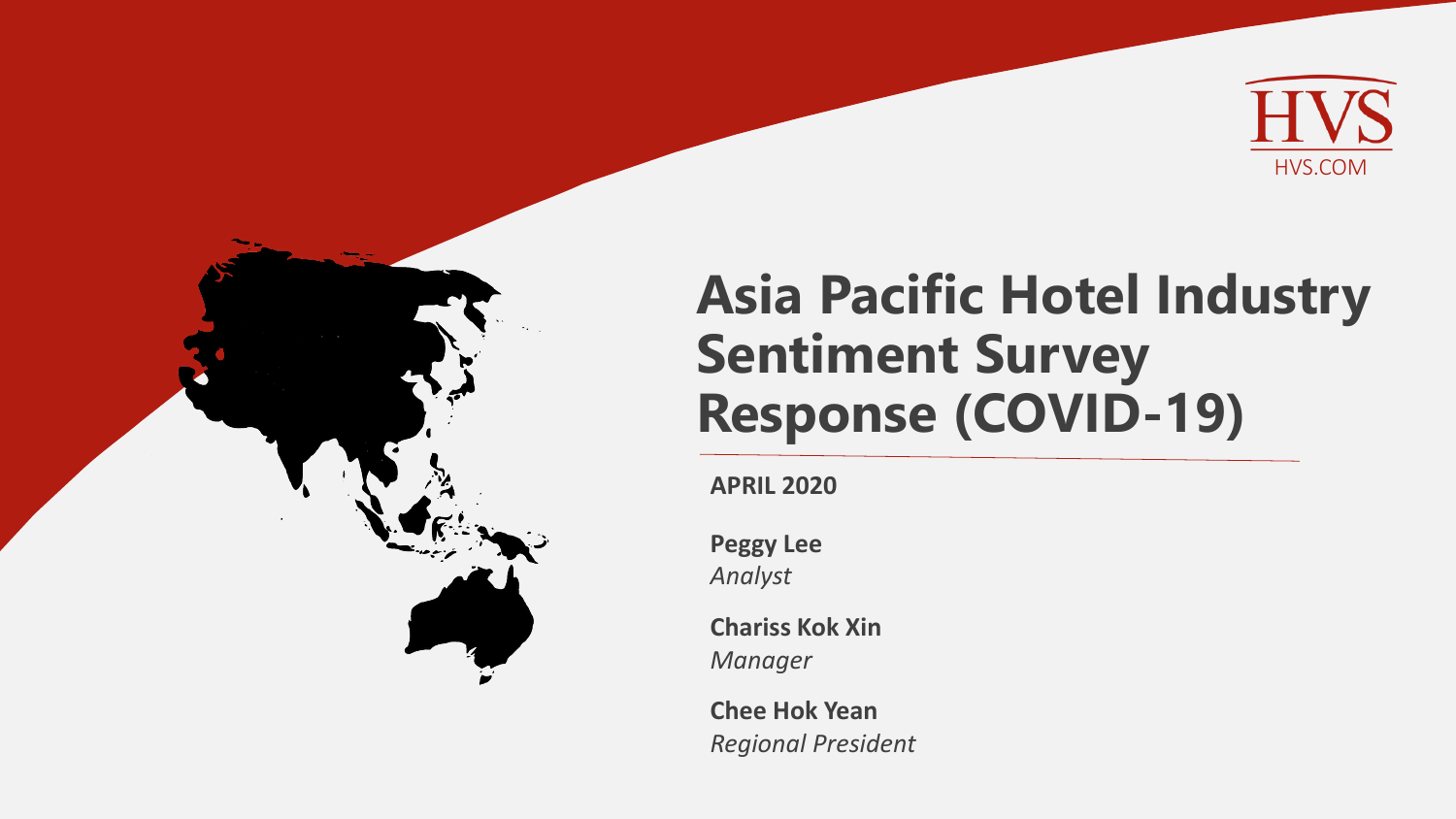

The purpose of the questionnaire is to gather responses on the impact of COVID-19 including the measures taken during COVID-19 and in preparation for post COVID-19 in the hospitality industry across Asia Pacific.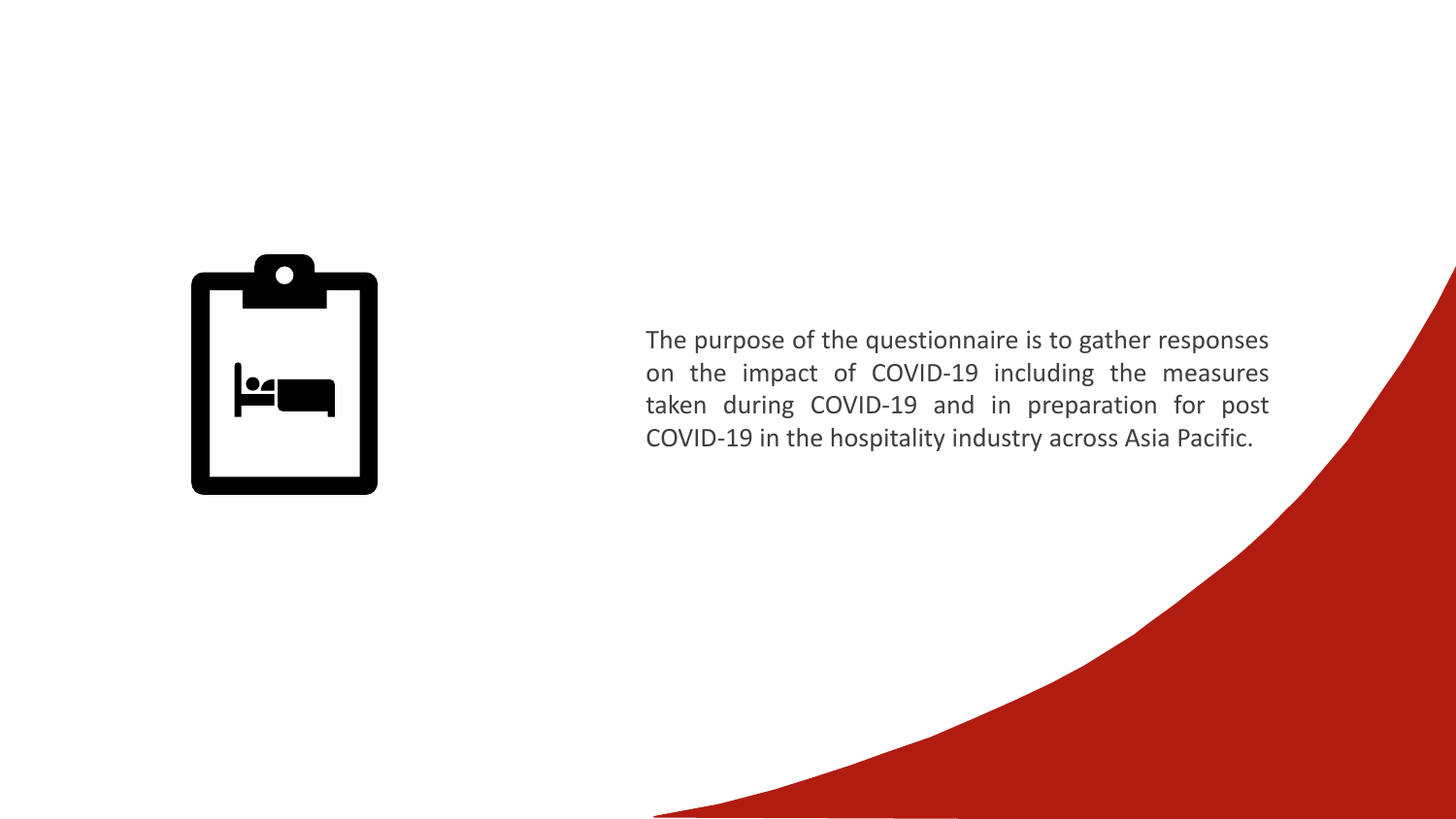## Asia Pacific Hotel Industry Response Survey (COVID-19) – Key Highlights

### Most Impacted Factors During COVID-19

**Luxury Hotels Occupancy Rate Upscale Hotels** Occupancy Rate, F&B Revenue and Events Cancellation/Reschedule **Midscale Hotels** Occupancy Rate

### Common Measures During COVID-19 (>80% of the surveyors)

Reduce Shift/Work Hours Freeze Hiring Encourage Employees to Take Annual Leave Reduce Operational Hours of F&B Outlets Suspension/Delay of Capital Expenditure Temporary Closure of Other Facilities in Hotel Allow Flexibility for all Hotel Bookings (Full Refund/Credits/Waive Rebooking Fees) Reduce Operational Costs

### Common Measures In Preparation of the COVID-19 Recovery (>60% of the surveyors)

Staff Training/ Retraining Decreased Outsource Manpower/Part-Timers Market Stay Packages Public Relations Efforts Change in F&B Sales Strategy

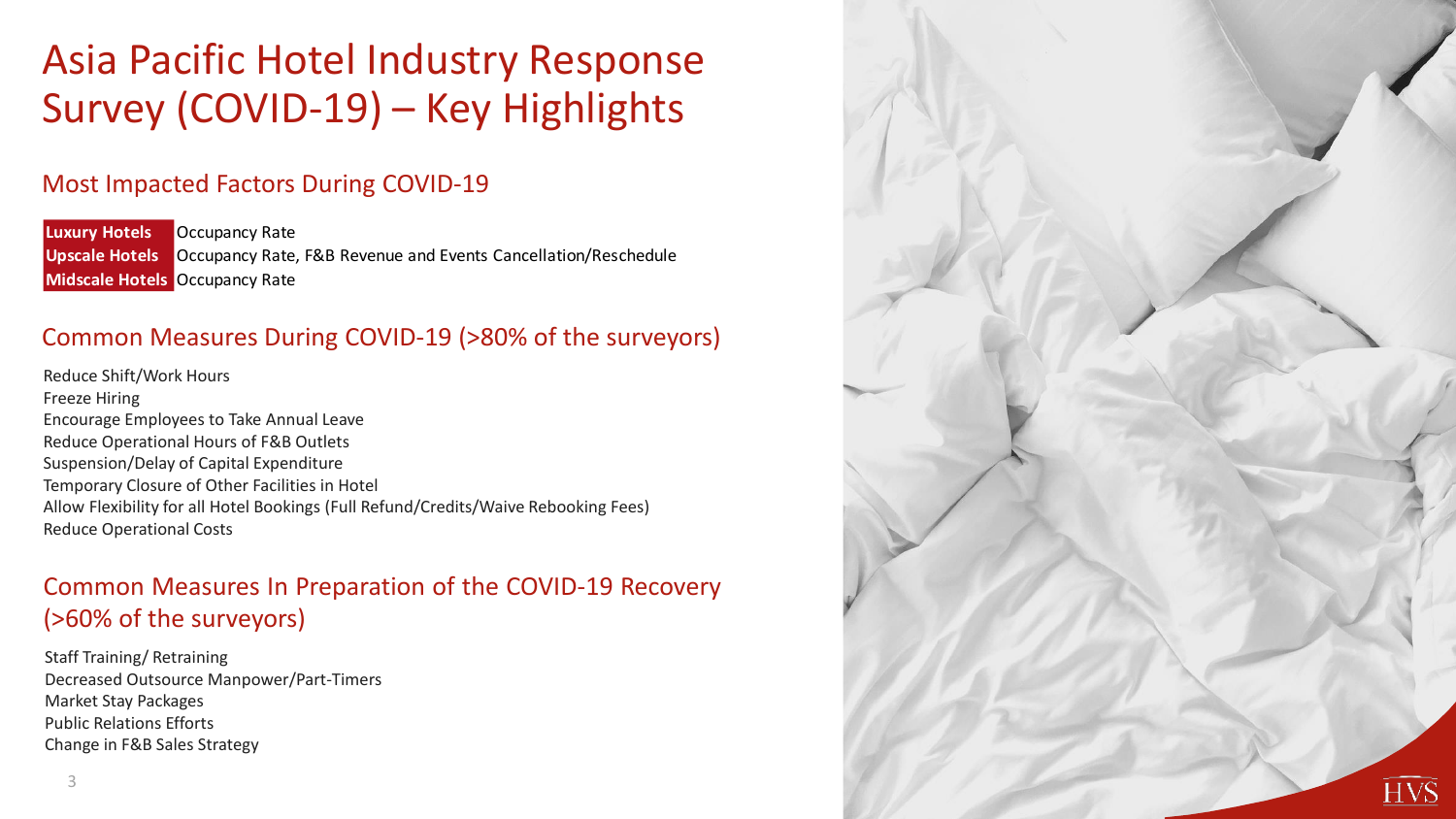

#### **Profile of Respondents**

Operators at both property and corporate levels Private and institutional property owners

 $\overline{\text{HVS}}$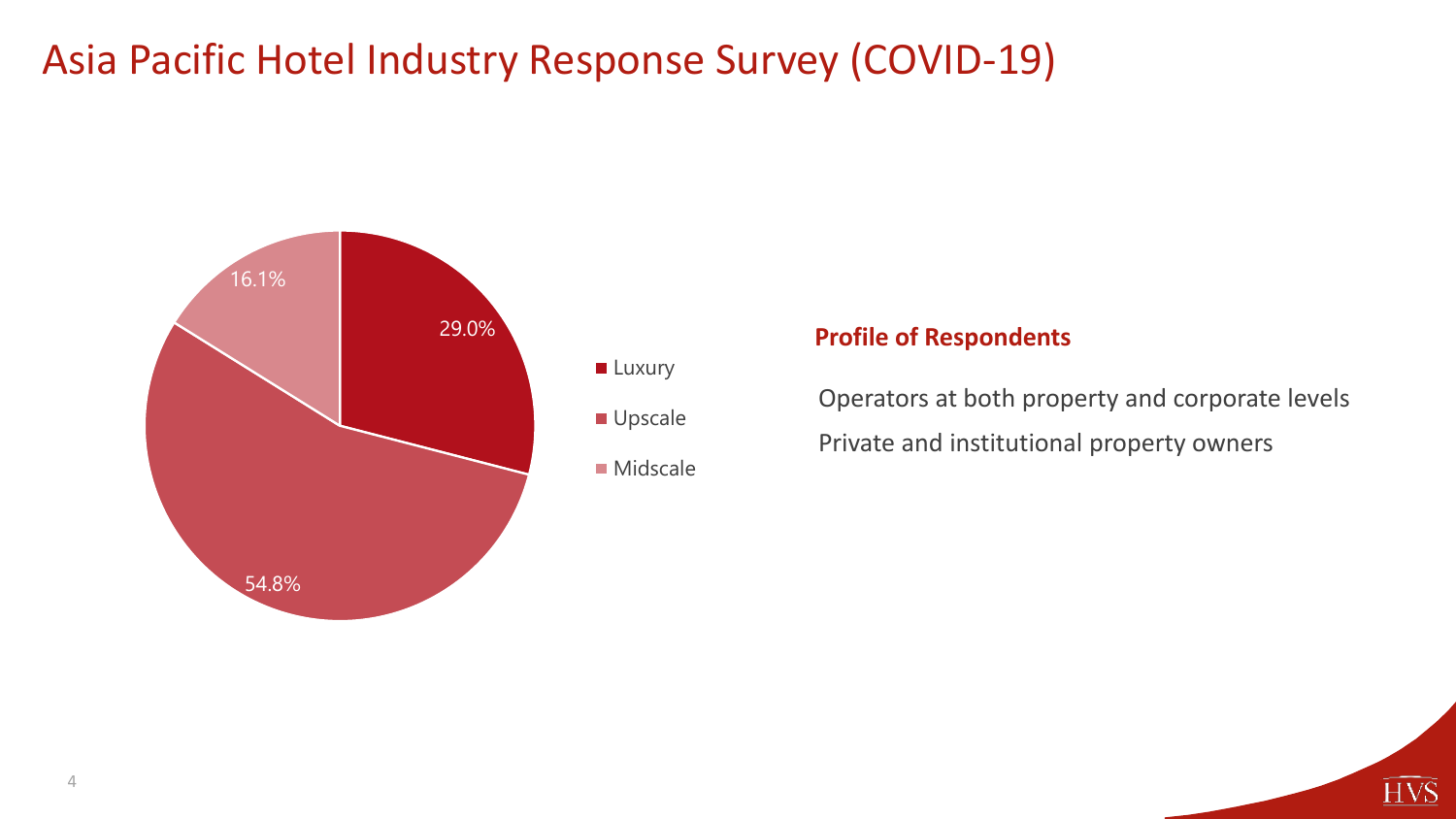**Q1: Luxury Hotels – To what extent do you think that these factors affect your hotel during COVID-19? Rate the following factors from 1 to 5, with 1 as "least impact" and 5 as "most impact".**



HVŠ

 $\blacksquare$  5  $\blacksquare$  4  $\blacksquare$  3  $\blacksquare$  2  $\blacksquare$  1

Luxury Hotels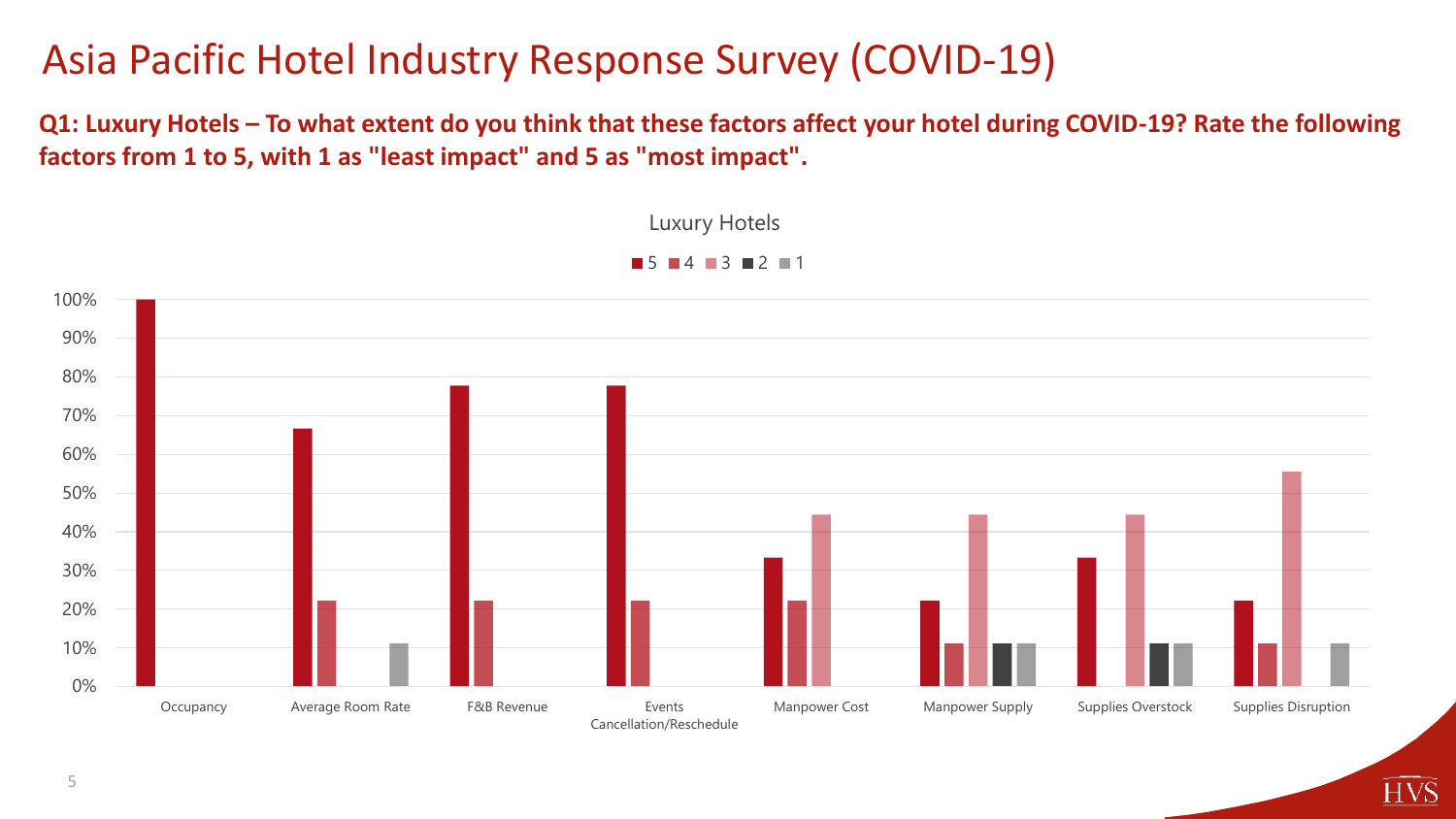**Q1: Upscale Hotels – To what extent do you think that these factors affect your hotel during COVID-19? Rate the following factors from 1 to 5, with 1 as "least impact" and 5 as "most impact".**



HVŠ

Upscale Hotels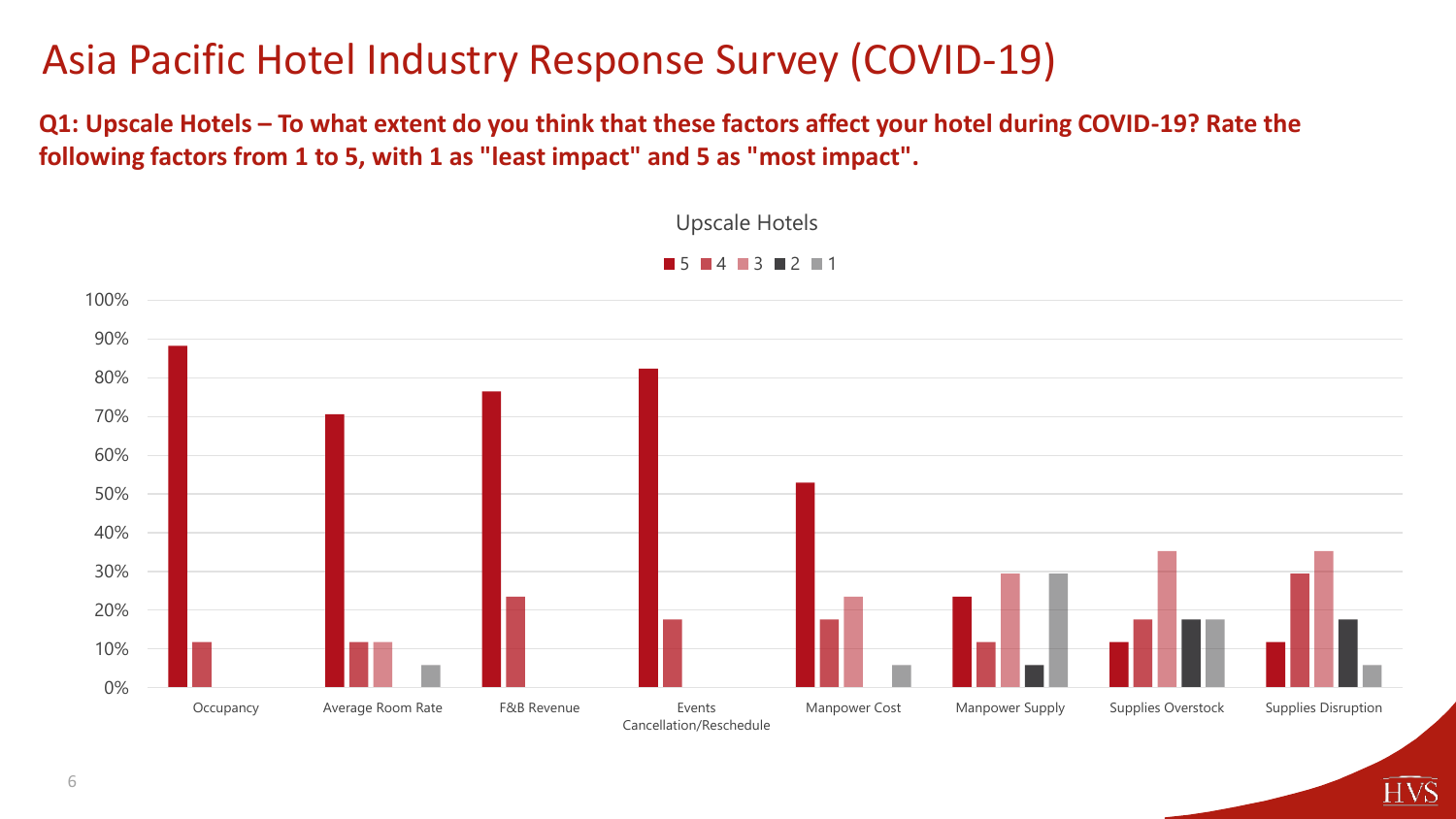**Q1: Midscale Hotels – To what extent do you think that these factors affect your hotel during COVID-19? Rate the following factors from 1 to 5, with 1 as "least impact" and 5 as "most impact".**



HVŠ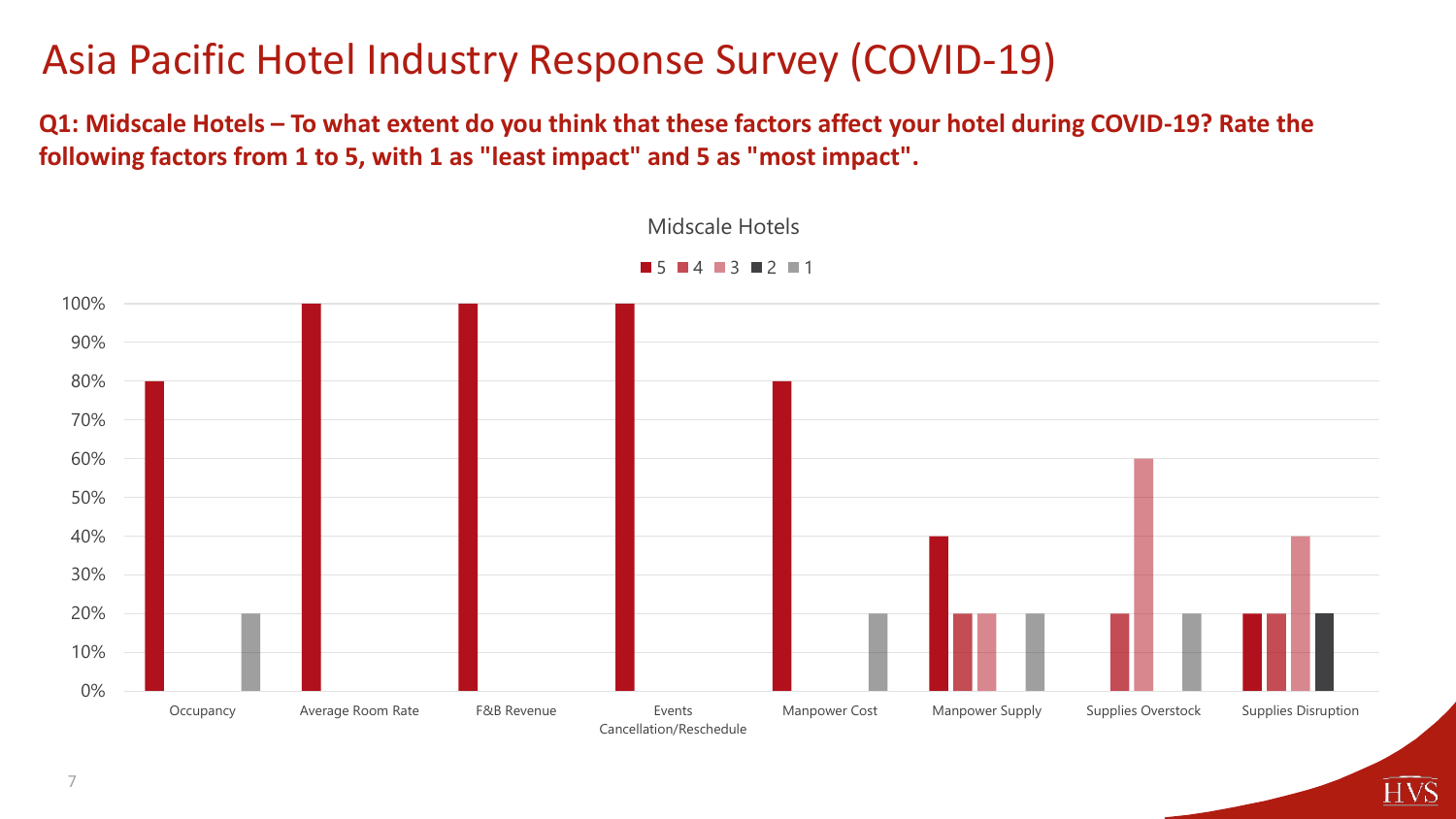#### **Q2: What are the measures taken during COVID-19?**



 $\overline{\mathrm{HVS}}$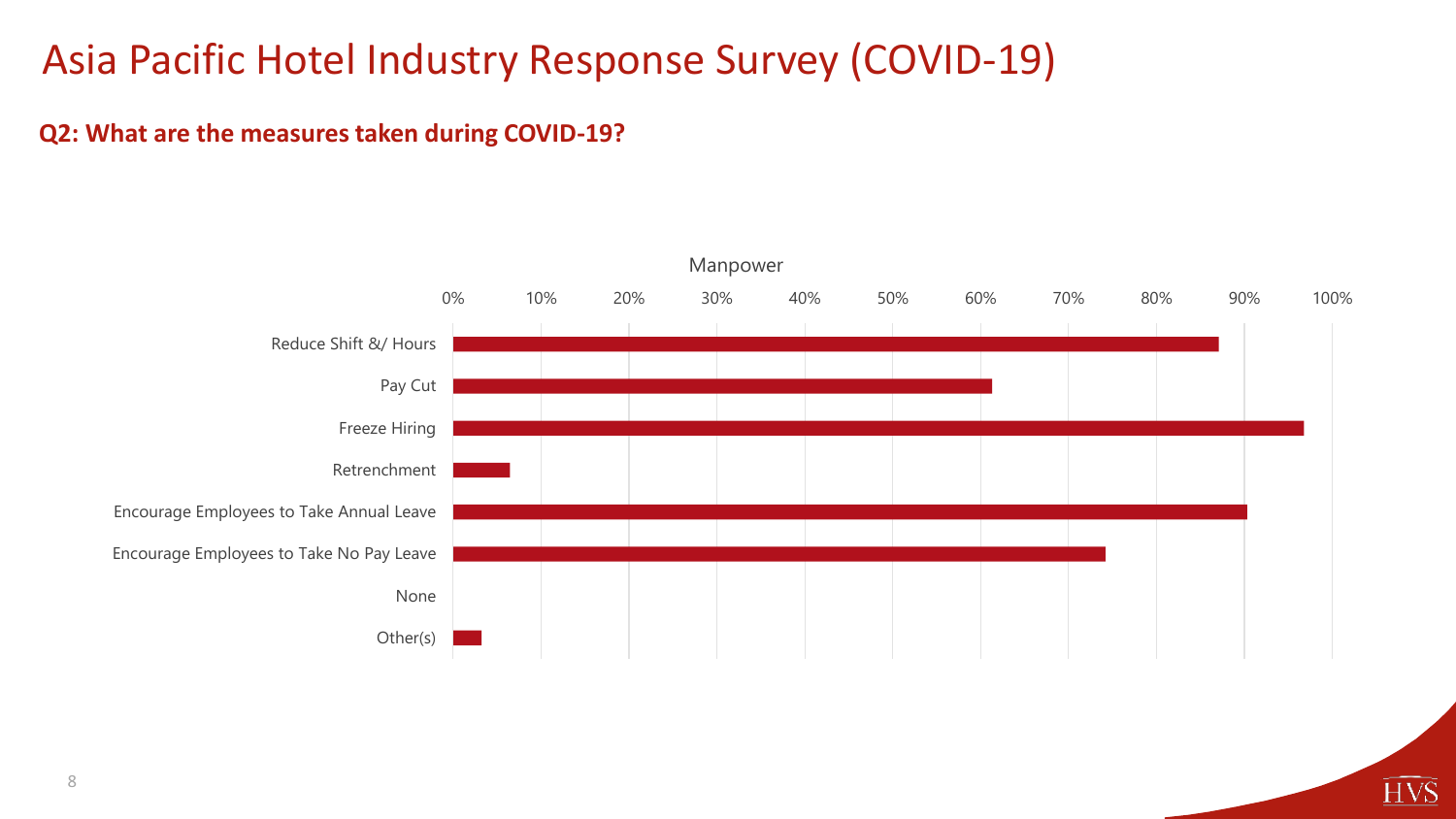#### **Q2: What are the measures taken during COVID-19?**

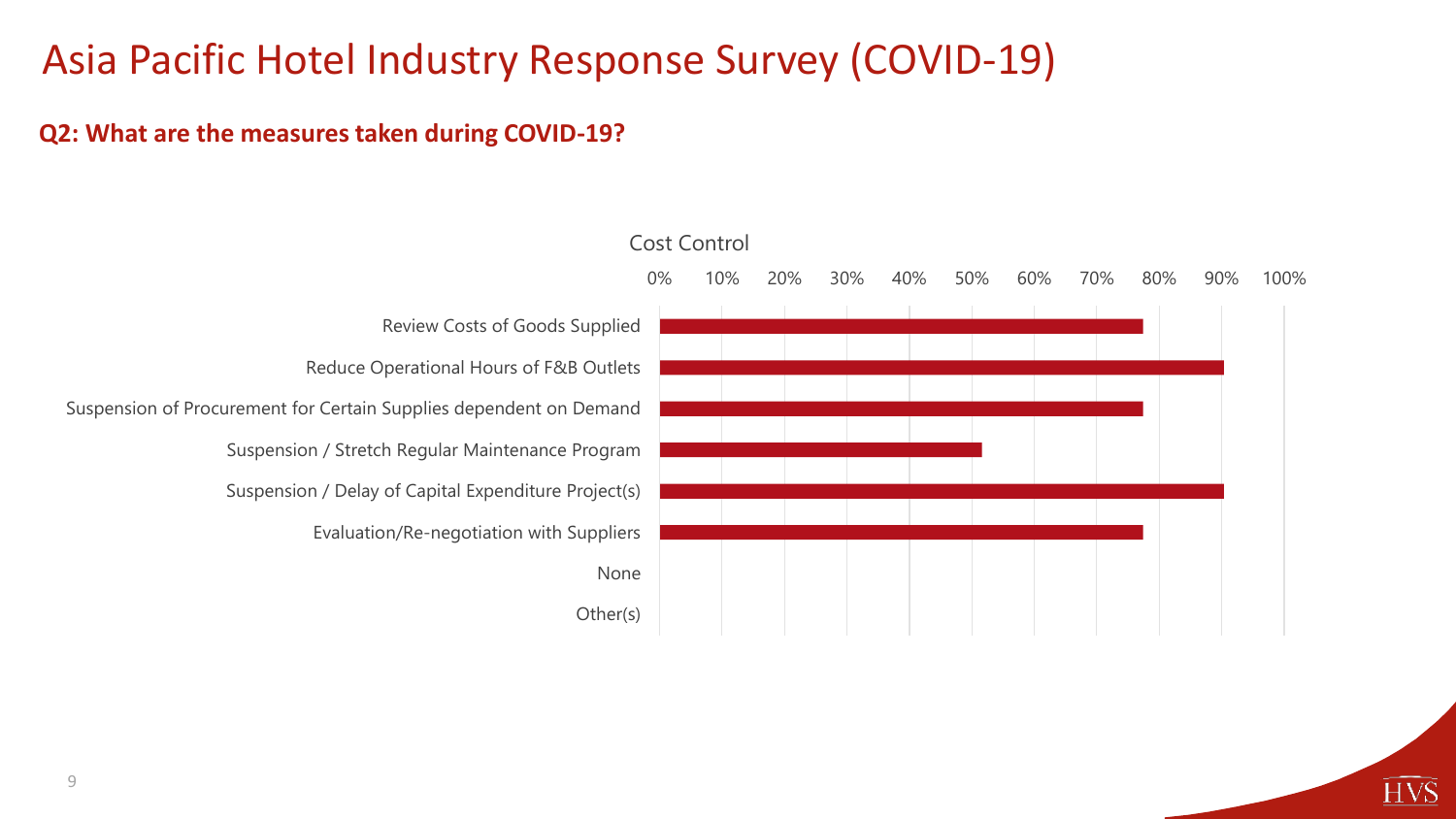#### **Q2: What are the measures taken during COVID-19?**



<u>HVŠ</u>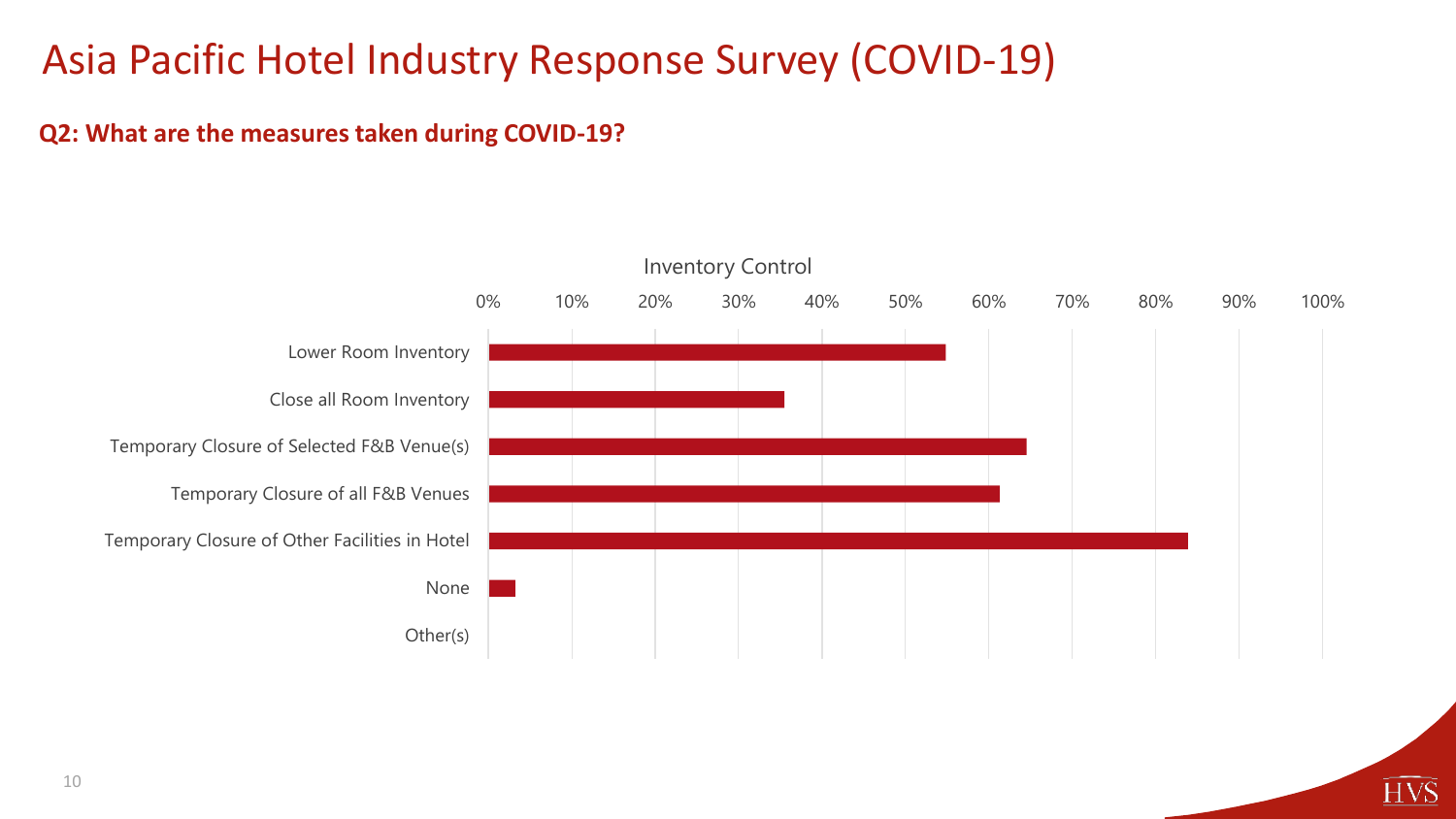#### **Q2: What are the measures taken during COVID-19?**

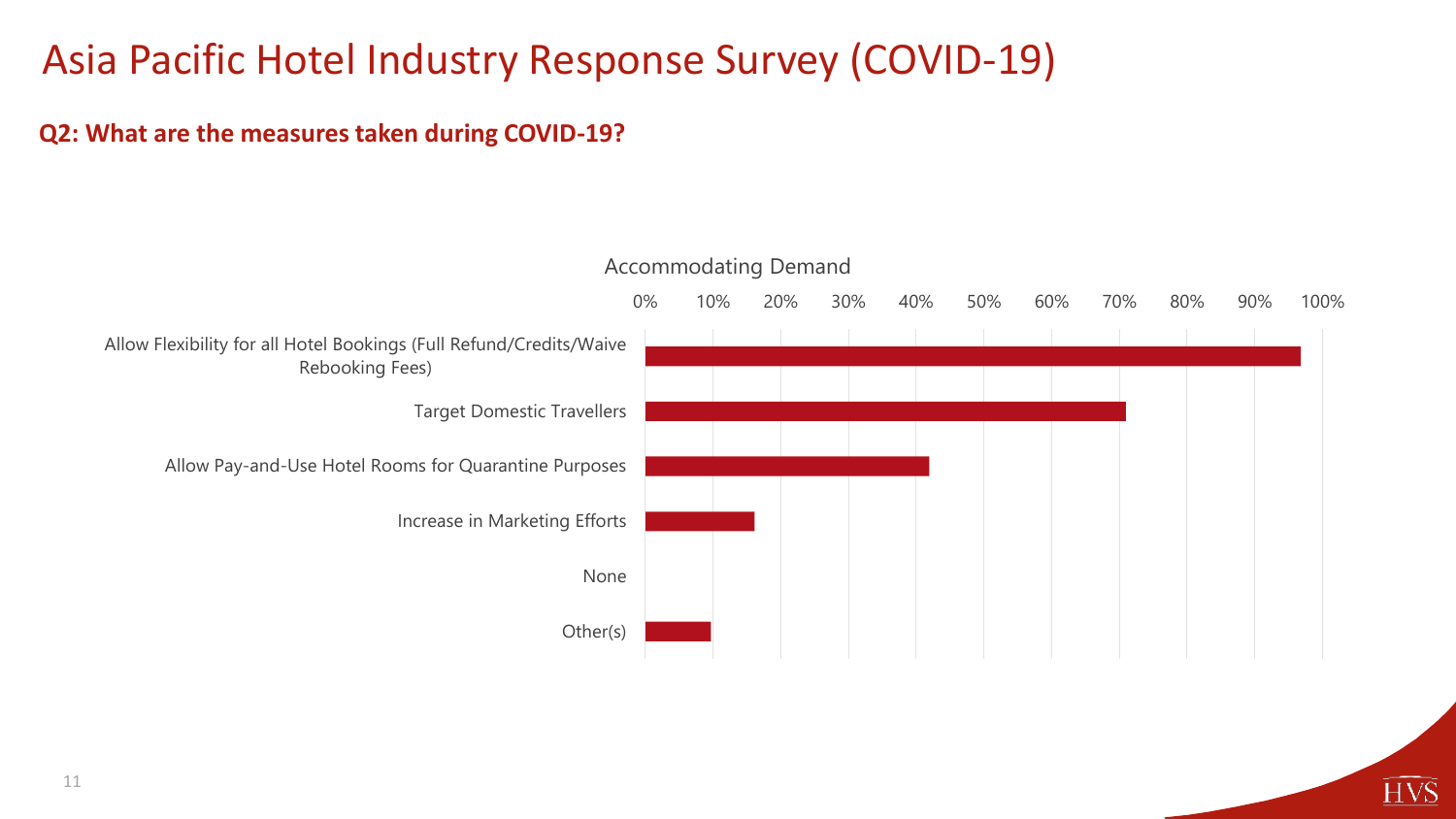#### **Q2: What are the measures taken during COVID-19?**



 $\widehat{HVS}$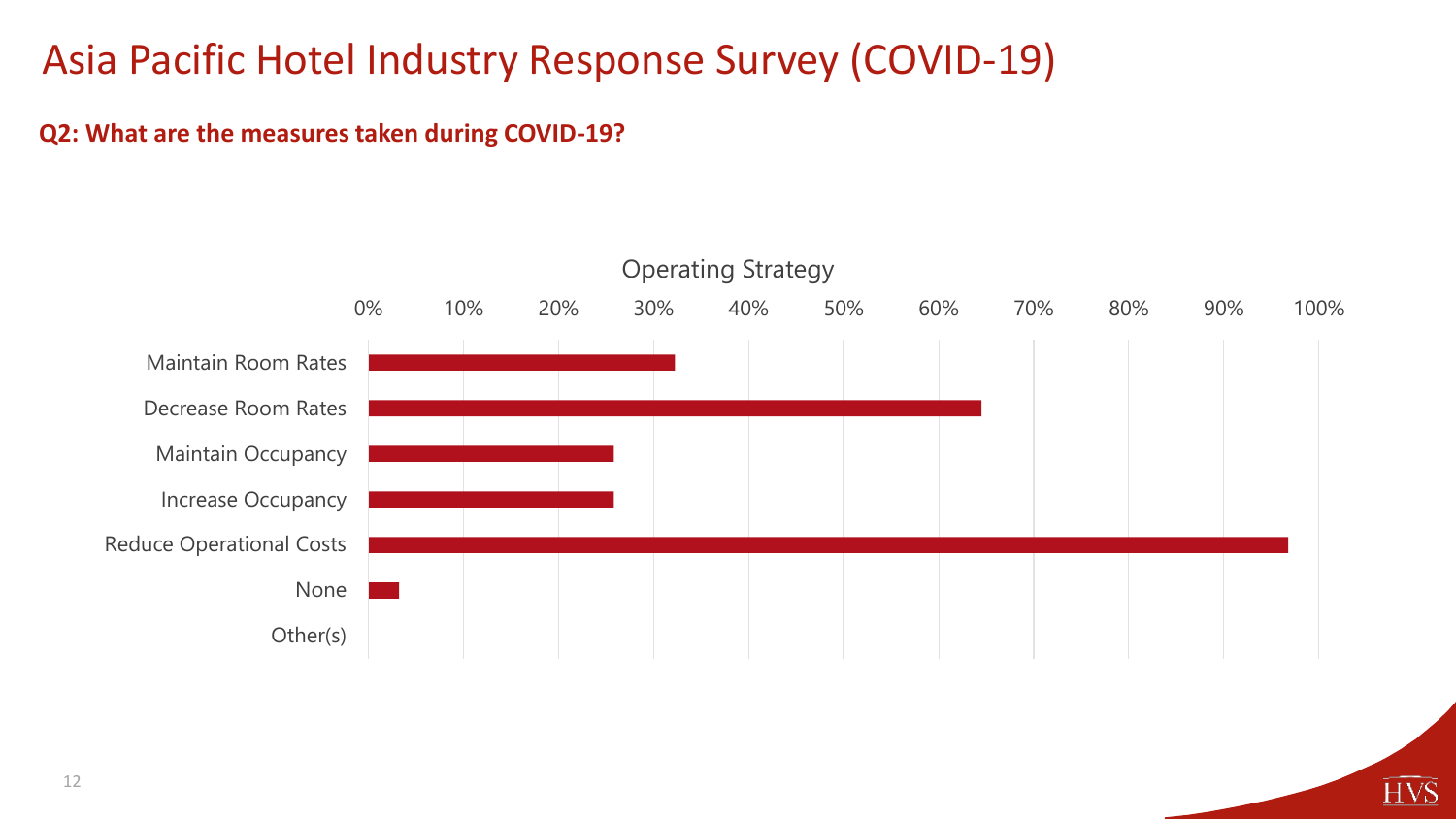#### **Q3: What are the measures taken in preparation of the recovery?**

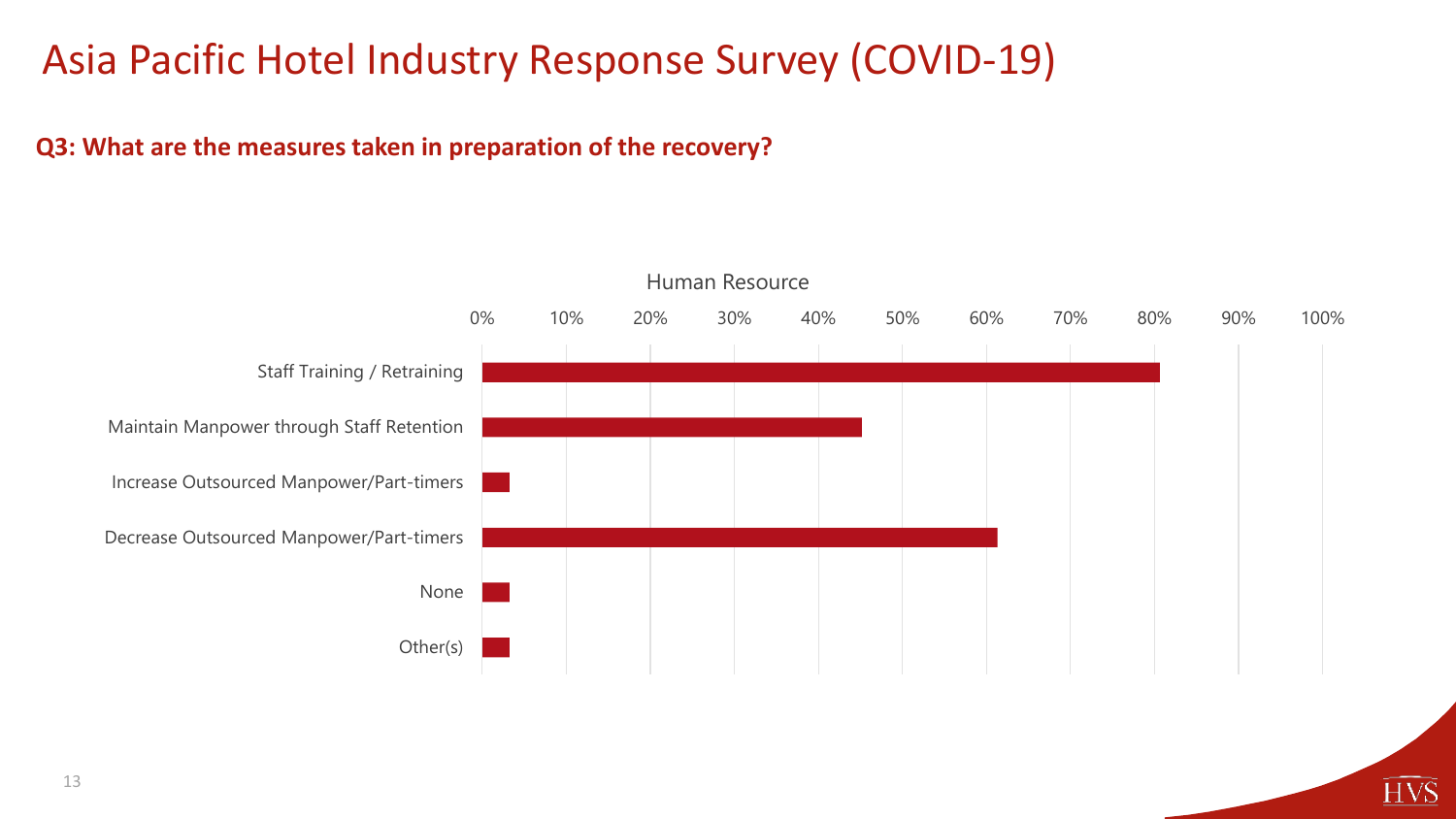#### **Q3: What are the measures taken in preparation of the recovery?**

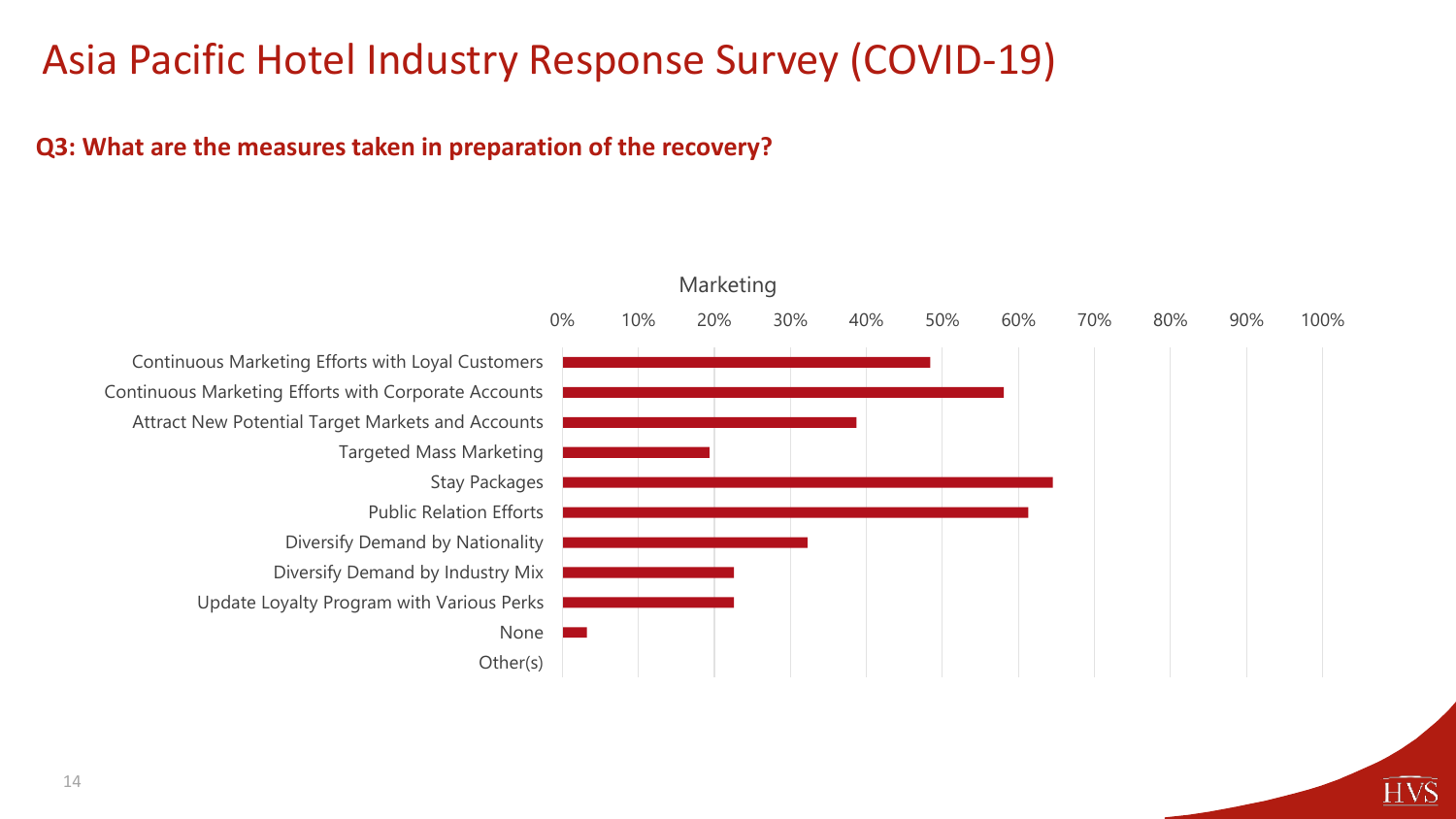### **Q3: What are the measures taken in preparation of the recovery?**



### Room Department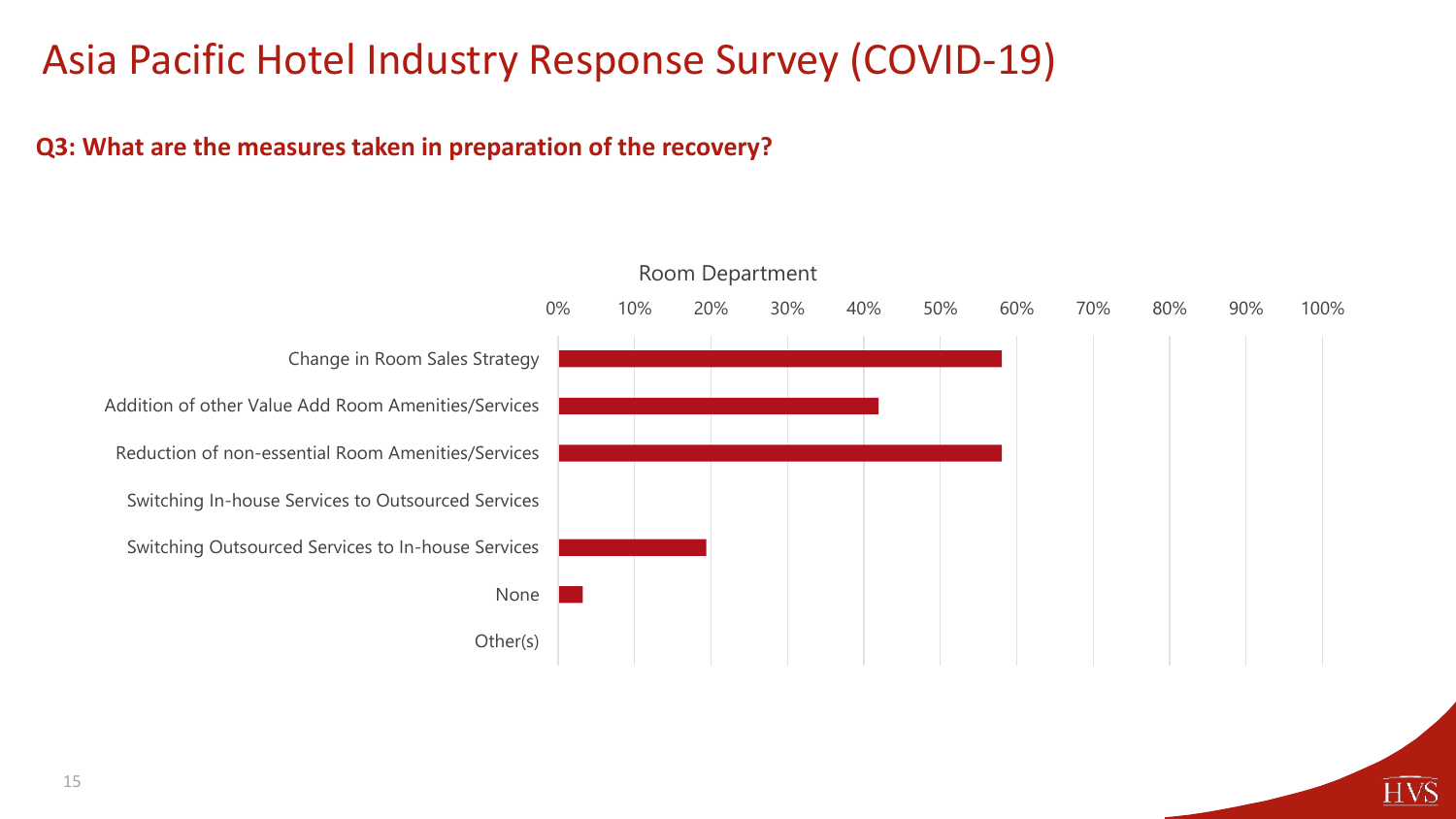### **Q3: What are the measures taken in preparation of the recovery?**

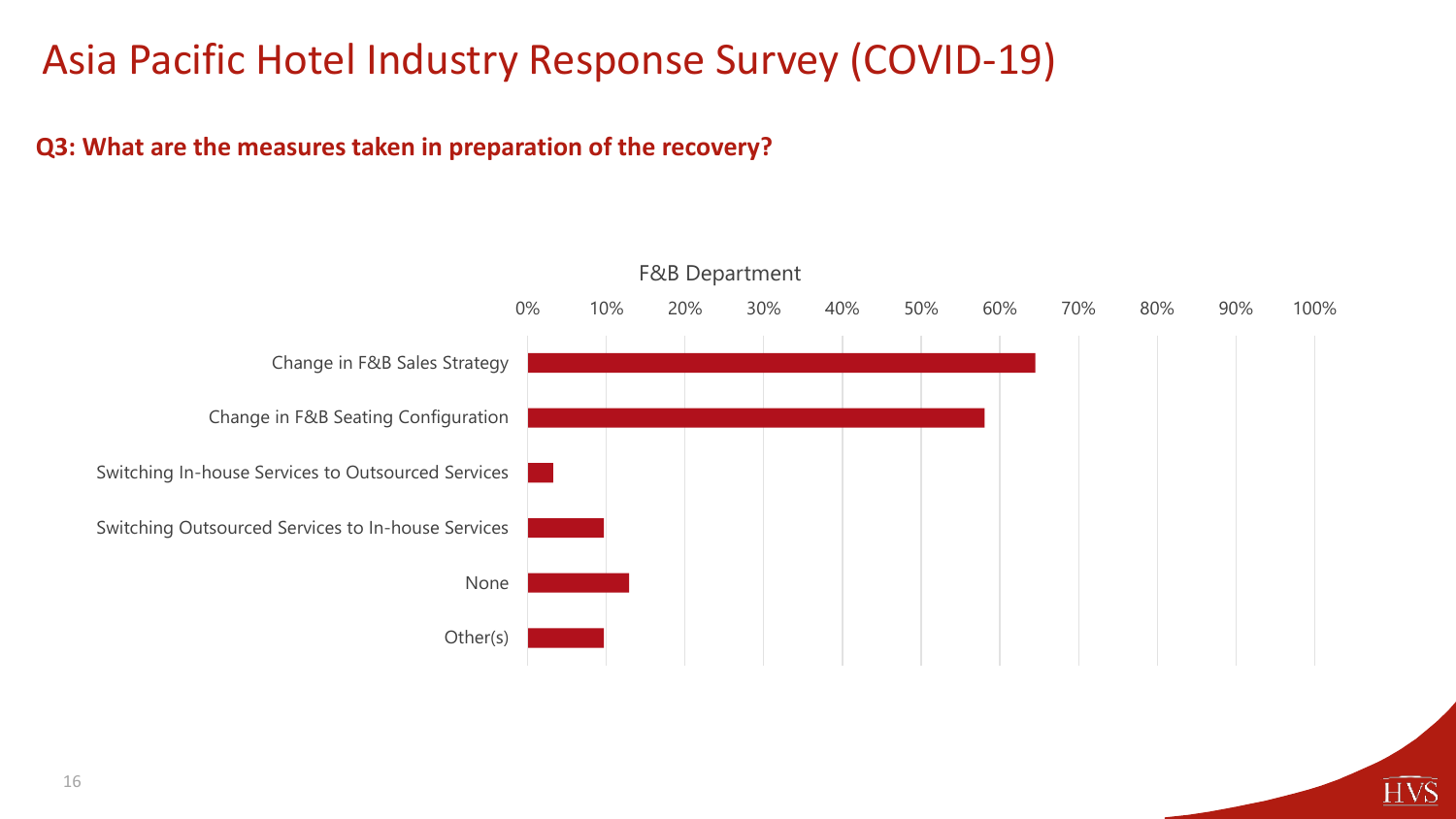### **Q3: What are the measures taken in preparation of the recovery?**

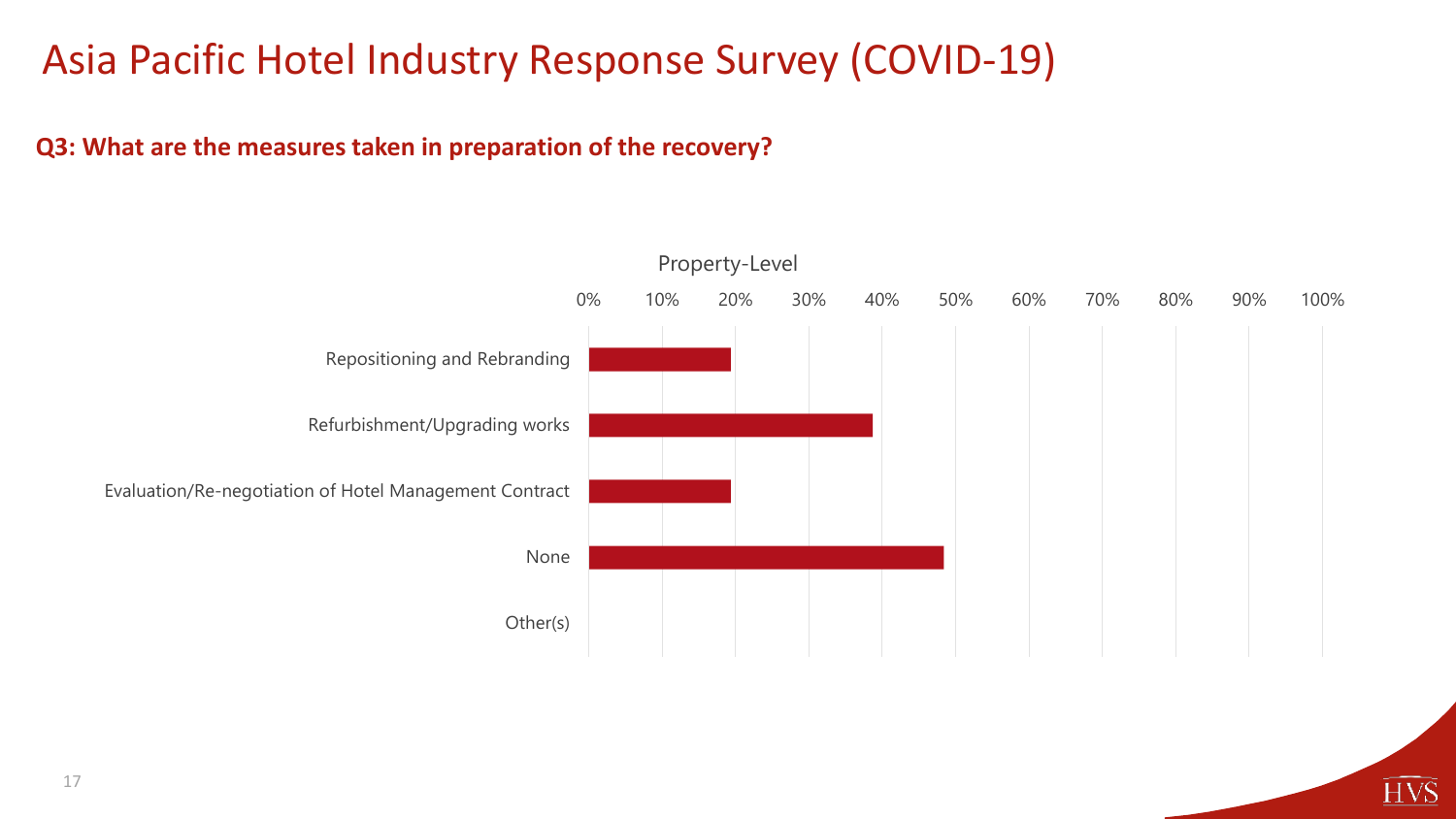#### **Q4: What are the new management and operational strategies post-COVID-19?**

#### **Room Department**

• Focus on driving occupancy post-COVID first before room rates

#### **Marketing**

- Focusing and targeting recovering markets (i.e. Asia, Leisure)
- Redirect marketing efforts to local or regional markets
- Increase marketing efforts to stay relevant in the market
- Increase marketing efforts to corporate accounts
- Focusing on promotions with packages to drive volume when market recovers
- Maintain and follow-up relationship with top, regular and new clients

#### **Property-Level**

- Drafting New "normal" operation SOPs and post crisis event calendar for better preparation
- Delay non-urgent capital expenditure spending
- Capitalise on available government schemes
- Scaling down on costs
- Divert discretionary spending to areas which will have direct positive impact on customer experience such as operations, renovations, technology upgrades and service training